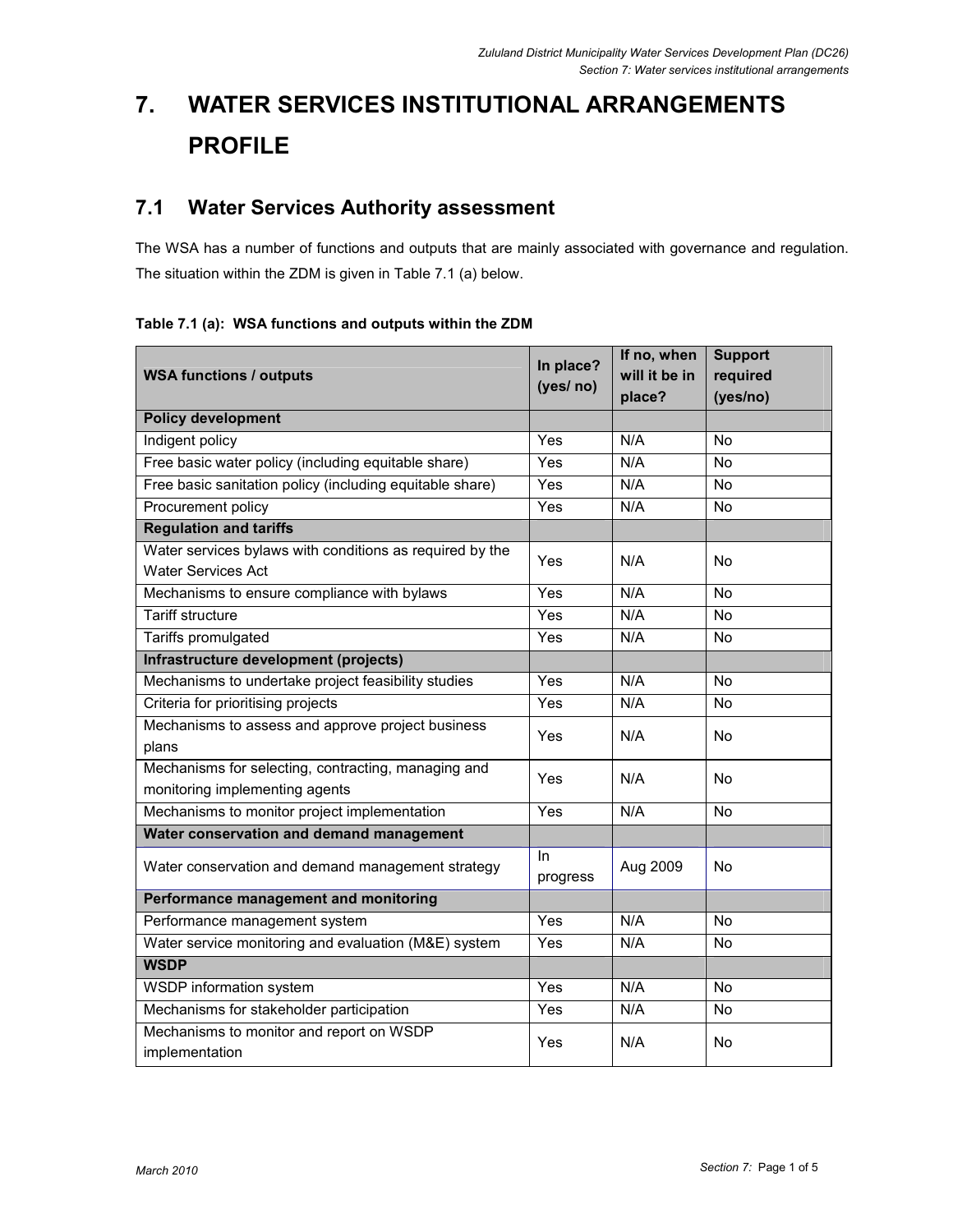| <b>WSA functions / outputs</b>                           | In place?<br>(yes/ no) | If no, when<br>will it be in<br>place? | <b>Support</b><br>required<br>(yes/no) |
|----------------------------------------------------------|------------------------|----------------------------------------|----------------------------------------|
| <b>WSP institutional arrangements</b>                    |                        |                                        |                                        |
| Criteria to select appropriate WSPs                      | Yes                    | N/A                                    | No                                     |
| Mechanisms to contract, manage and monitor WSPs          | Yes                    | N/A                                    | No.                                    |
| Mechanisms to approve WSP business plans                 | Yes                    | N/A                                    | No.                                    |
| <b>WSA overall capacity</b>                              |                        |                                        |                                        |
| Sufficient staff and systems to fulfil all WSA functions | No.                    | End 2009                               | No.                                    |
| Other (state)                                            |                        |                                        |                                        |

| Table 7.1 (a): WSA functions and outputs within the ZDM |  |
|---------------------------------------------------------|--|
|                                                         |  |

### 7.2 By-laws affecting water services

ZDM has worked extensively on the development of a water services policy and by-laws for the district. The documents were finalised by June 2008 and approved by Council. The by-laws have since been promulgated and are being enforced throughout. The documents are available on the ZDM website at www.zululand.org.za for information.

### 7.3 Water services providers' institutional arrangements

ZDM was awarded the Water Services Authority function in 2003 as part of the division of powers and functions amongst municipalities. The allocation of the water services function then resulted in a Section 78 investigation to be done to determine the most appropriate water services provider arrangements to provide water services in the district at the time and in future.

The investigation started off by determining the status quo with water services provision in the district at the time. A survey was done of all infrastructure assets, all costs related to water services were compiled and ring fenced, and staff organograms with vacant positions were drafted. It was known that the status quo situation was below the ideal and therefore and exercise was done to assess the current gaps and compile a model based on the existing WSP arrangements at the time, but only operating at the ideal level of service provision. This model was then compared with different scenarios of possible restructuring to determine the most appropriate long term WSP arrangement. The following WSP options were considered at the time:

- Option 1 (Internal WSP) ZDM creates an internal department that is responsible for water services provision throughout the entire district
- Options 2 (Partly internal and partly external) At the time two of the municipalities, namely Ulundi and Nongoma Municipalities, had insufficient capacity to perform the water provision function in their respective areas and it was clear that ZDM would have to take over the service in these areas in any event. The remaining three municipalities, namely uPhongolo, eDumbe and Abaqulusi did however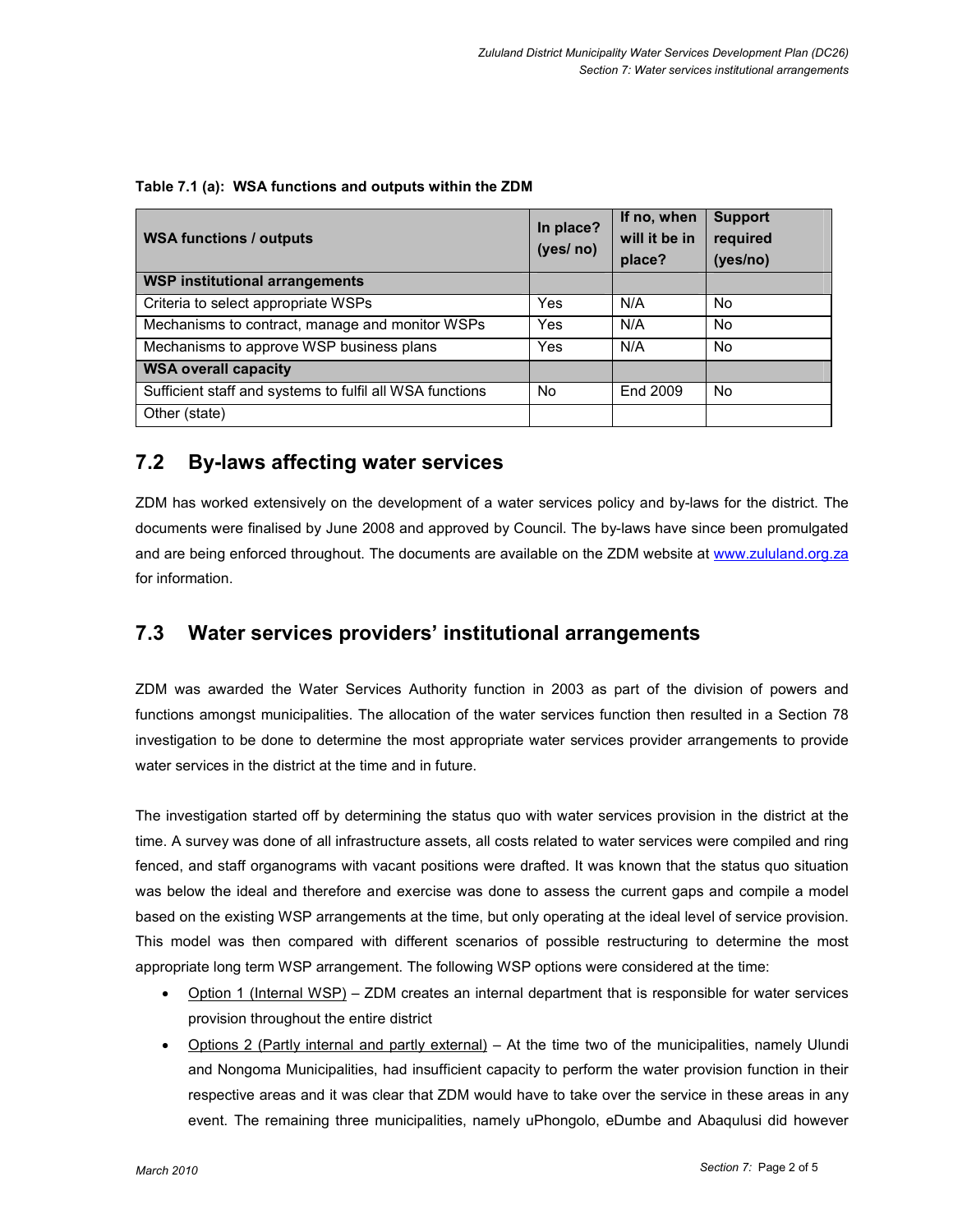pose potential to provide the service themselves and act in combination as an external WSP to ZDM. This option was therefore also considered and costed.

• Option 3 (Partly internal and partly external) – The option was also considered whereby the bulk services were separated out and the scenario considered where ZDM provides the bulk services throughout the district. The reticulation service would then be provided also by ZDM in the Ulundi and Nongoma municipal areas and again by the uPhongolo, eDumbe and Abaqulusi municipalities in their respective areas.

A number of key issues were identified during the assessment that had a significant influence on the eventual decision making process, as follows:

- Contracting the provision function out to an external provider (private sector or water board) was viewed as a potential risk in that such an institution would be focused on profit making rather than the long term preservation of the WSA assets. Such contracts are typically between 20 and 30 years and the risk is that assets are maintained only to the minimum level required during this time and that only the minimum required effort and money is spend on O&M activities and thereby maximising profits. This can be managed by the WSA to a large extend but only if the WSA have the systems in place to perform proper monitoring and evaluation of the provider. It was agreed at the time that ZDM would not be in an immediate position to do that.
- Due to the huge backlogs in the district ZDM is still in the middle of a massive infrastructure roll-out process and will be for the next 15 years still. During this time many old plants and schemes will be de-commissioned and taken over by new infrastructure from the regional schemes. This will therefore have a constant impact on staff and lead to regular restructuring taking place. The constant changing situation will therefore make it difficult to enter into long-term contracts for external service providers and it was felt that this transformation process could be more easily managed internally.
- Skilled senior management is needed at various levels in the organograms irrespective of which service provision options are being considered. These skilled personnel can only be attracted with the appropriate salary levels and due to the costs involved and the shortage of skills should be utilised as effectively as possible. There was a definite benefit in scale identified in applying costly resources over the biggest possible area. Therefore the ability of certain institutions, for instance a rural local municipality, to attract these skills were questioned and taken into consideration during the final decision making process.
- During the assessment it also became clear that certain specialised skills and functions should rather be outsourced than developed in-house. One example is mechanical and electrical expertise, which are needed on an ad-hoc basis and makes sense to contract in when needed.
- From the start there was a distinction made between bulk and reticulation infrastructure. In the case of water supply the bulk infrastructure was considered to be the abstraction, treatment and conveyance up to the main storage reservoirs. In the case of sewerage that bulk was considered to be mainly the sewage works. A split in the bulk and reticulation service provision was considered throughout and even with the internal option it made sense to keep the functions separate up to a certain management level.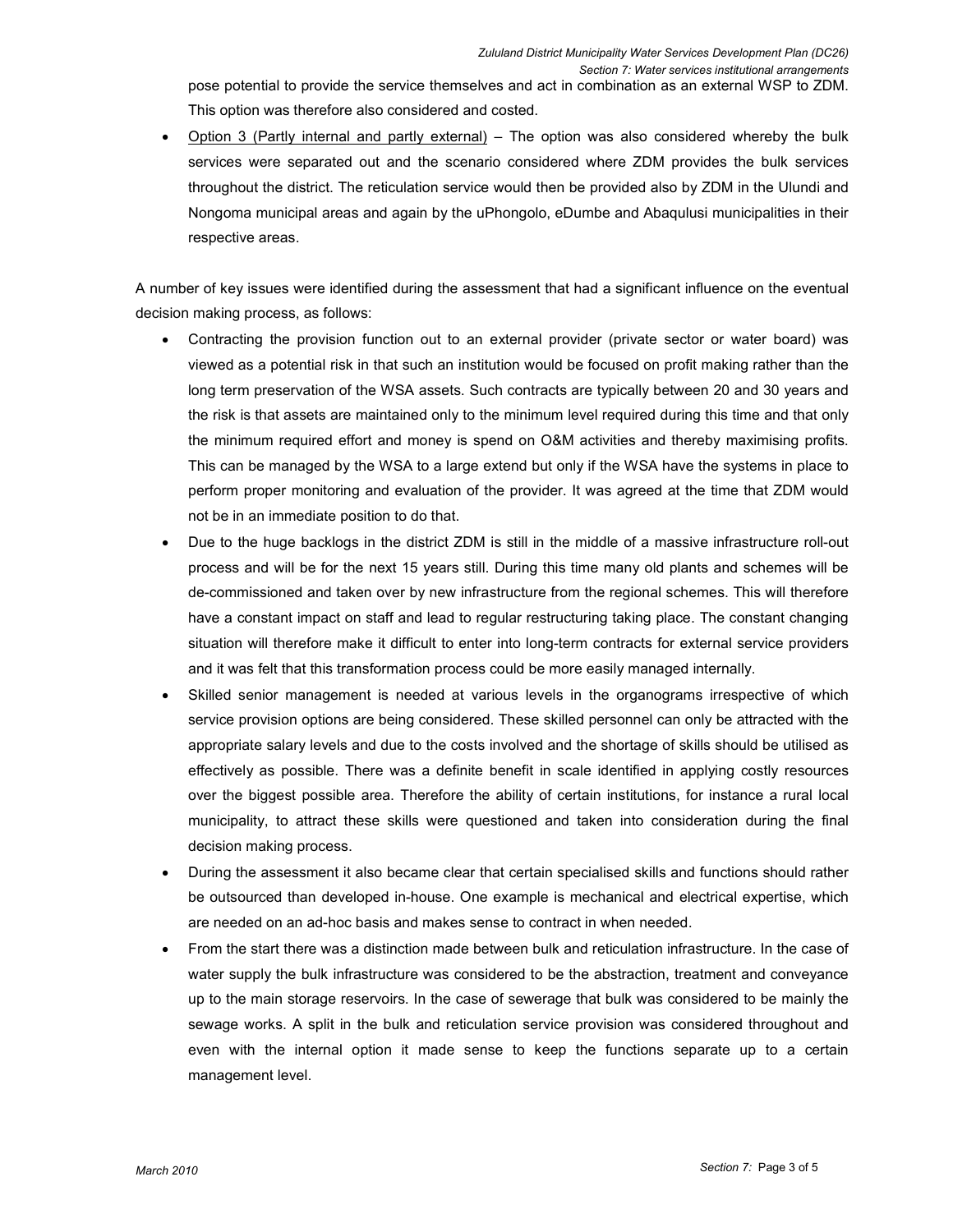• This district also poses physical constraints in terms of access routes from various places, travel times and other logistical considerations that had to be taken into account for all options that were considered.

Each of the options was costed and the results are shown in Table 7.3 (a) below. The table summarises the costs associated with each option that was considered and the estimates were done not only for the current year but forecasts were done up to year 5 and year x, where all consumers will have access to services.

|               |            | <b>Ops Costs</b> | <b>Pers Costs</b> | <b>Total Costs</b> |
|---------------|------------|------------------|-------------------|--------------------|
| <b>YEAR1</b>  | Status Quo | R 44,304,250     | R 28,611,470      | R 72,915,720       |
|               | Comparator | R 52,294,431     | R 49,781,179      | R 102,075,610      |
|               | Option 1   | R 80,923,910     | R 15,388,264      | R 96, 312, 174     |
|               | Option 2   | R 52,168,593     | R 51,058,679      | R 103,227,272      |
|               | Option 3   | R 85,530,263     | R 16,228,825      | R 101,759,088      |
| <b>YEAR 5</b> | Option 1   | R 84, 298, 424   | R 16,960,203      | R 101,258,627      |
|               | Option 2   | R 52,163,074     | R 50.882.541      | R 103.045.615      |
|               | Option 3   | R 83,991,628     | R 17,684,455      | R 101,676,083      |
|               | Option 1   | R 79,343,627     | R 22,920,648      | R 102,264,275      |
| <b>YEAR N</b> | Option 2   | R 52,178,163     | R 52,270,810      | R 104,448,959      |
|               | Option 3   | R 79,856,990     | R 23,544,969      | R 103,401,959      |

#### Table 7.3 (a): Summary of Costs

The different options were also rated in terms of the following selected criteria:

- Environmental sustainability
- Financial sustainability
- Efficiency of management proposed structure
- Efficiency of customer care
- Efficiency to perform maintenance of assets

On the basis of the above criteria it appeared that Option 1 was likely to achieve the best overall performance in terms of services delivery in the district. Option 3 followed with Option 2 being the least sustainable. As may also be noted one of the key determinants in this rating system related to personnel and institutional arrangements. Structural arrangements, staff numbers and staff levels proved to be more efficient in Option 1 due to it being a single entity. This results in minimisation of duplication which is not the case in Options 2 and 3 owing to the inherent geographical and institutional split in the services provisioning function.

On the basis of the above findings the following recommendations were accepted by Council:

• In terms of the findings of the Section 78 assessment all indications showed that the internal option (1) should be adopted by Council since it clearly provides the best option for services provision in the Zululand District;